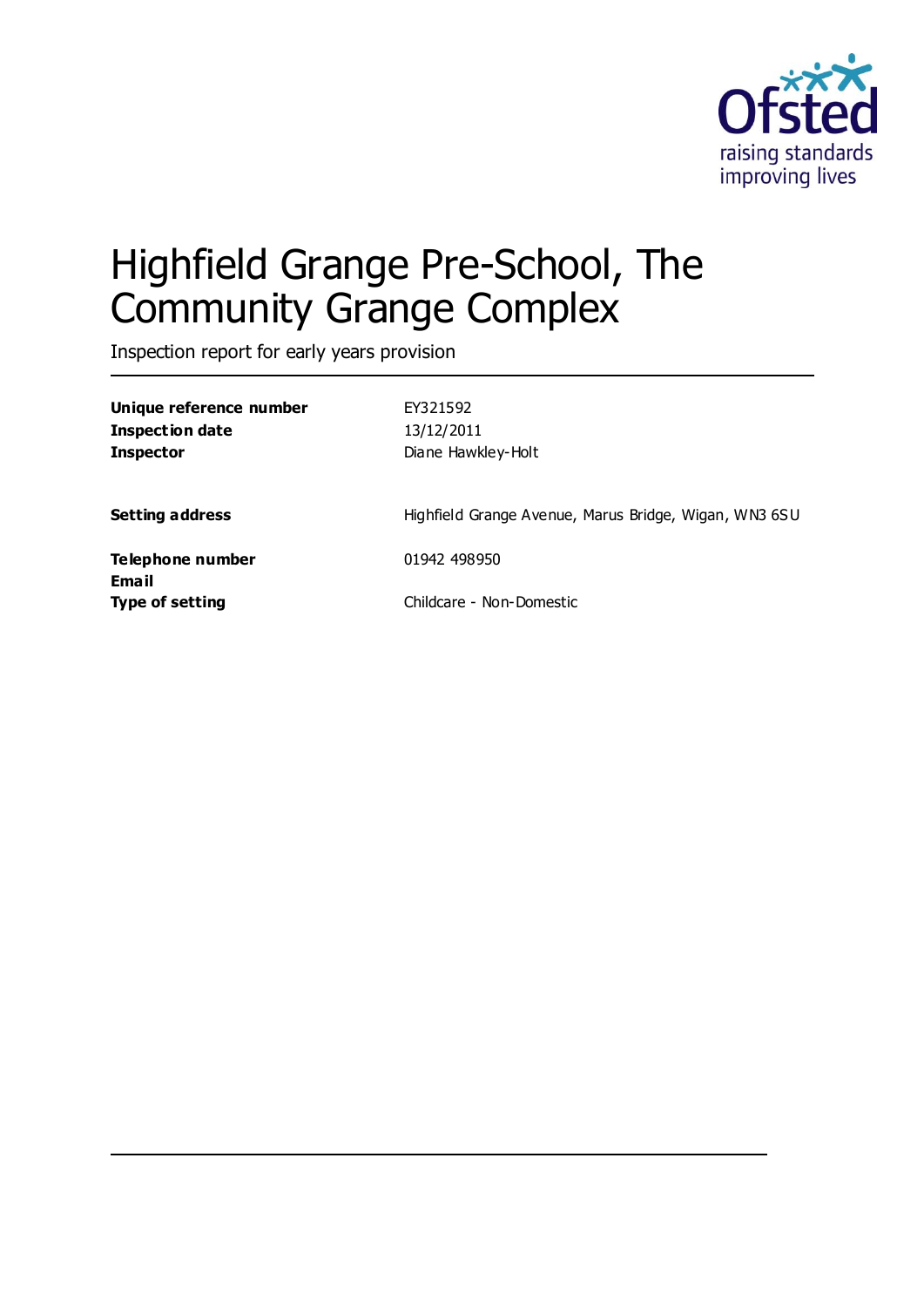The Office for Standards in Education, Children's Services and Skills (Ofsted) regulates and inspects to achieve excellence in the care of children and young people, and in education and skills for learners of all ages. It regulates and inspects childcare and children's social care, and inspects the Children and Family Court Advisory Support Service (Cafcass), schools, colleges, initial teacher training, work-based learning and skills training, adult and community learning, and education and training in prisons and other secure establishments. It assesses council children's services, and inspects services for looked after children, safeguarding and child protection.

If you would like a copy of this document in a different format, such as large print or Braille, please telephone 0300 123 1231, or email enquiries@ofsted.gov.uk.

You may copy all or parts of this document for non-commercial educational purposes, as long as you give details of the source and date of publication and do not alter the information in any way.

T: 0300 123 1231 Textphone: 0161 618 8524 E: enquiries@ofsted.gov.uk W: [www.ofsted.gov.uk](http://www.ofsted.gov.uk/)

© Crown copyright 2011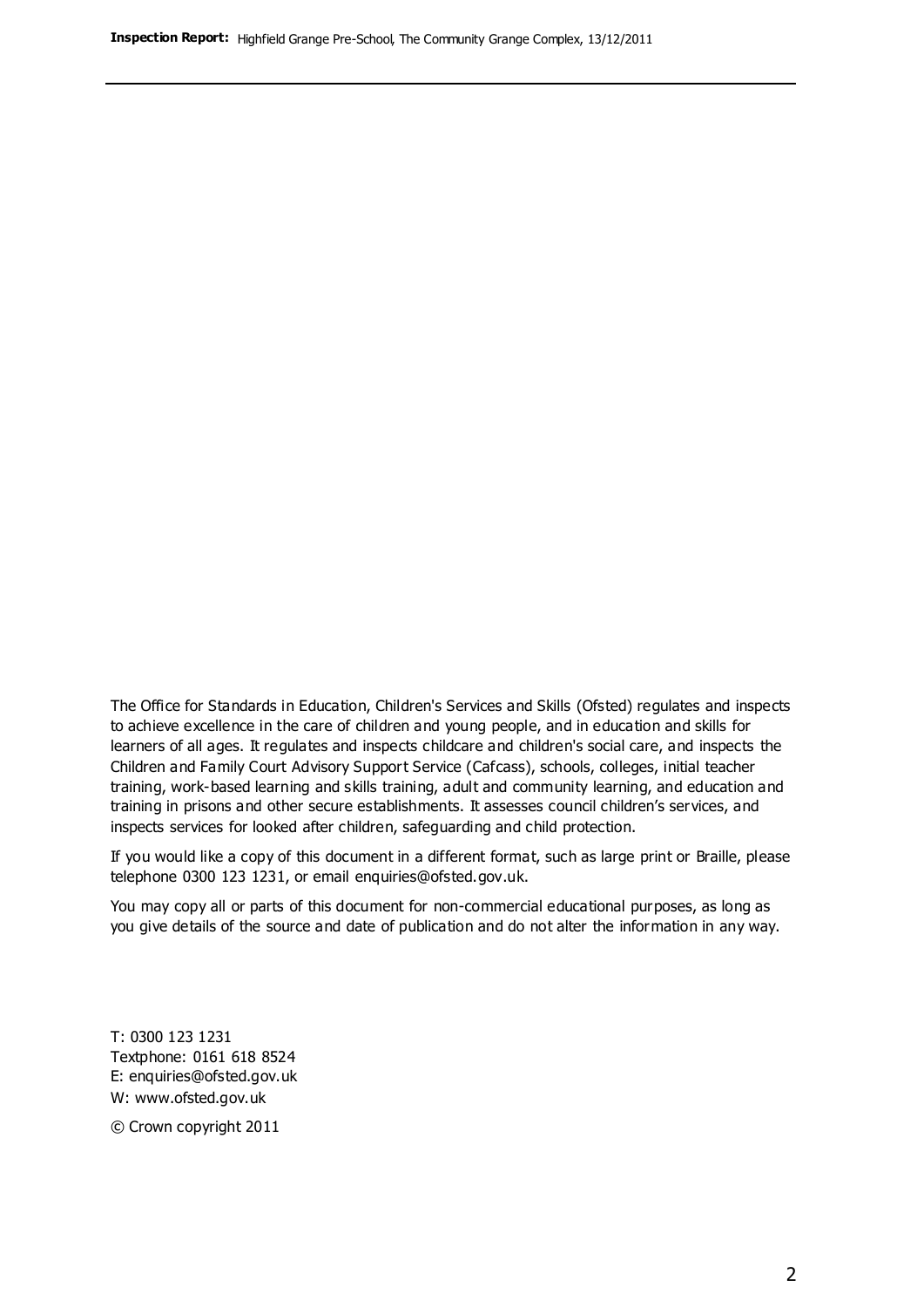# **Introduction**

This inspection was carried out by Ofsted under Sections 49 and 50 of the Childcare Act 2006 on the quality and standards of the registered early years provision. 'Early years provision' refers to provision regulated by Ofsted for children from birth to 31 August following their fifth birthday (the early years age group). The registered person must ensure that this provision complies with the statutory framework for children's learning, development and welfare, known as the *Early* Years Foundation Stage.

The provider must provide a copy of this report to all parents with children at the setting where reasonably practicable. The provider must provide a copy of the report to any other person who asks for one, but may charge a fee for this service (The Childcare (Inspection) Regulations 2008 regulations 9 and 10).

Please see our website for more information about each childcare provider. We publish inspection reports, conditions of registration and details of complaints we receive where we or the provider take action to meet the requirements of registration.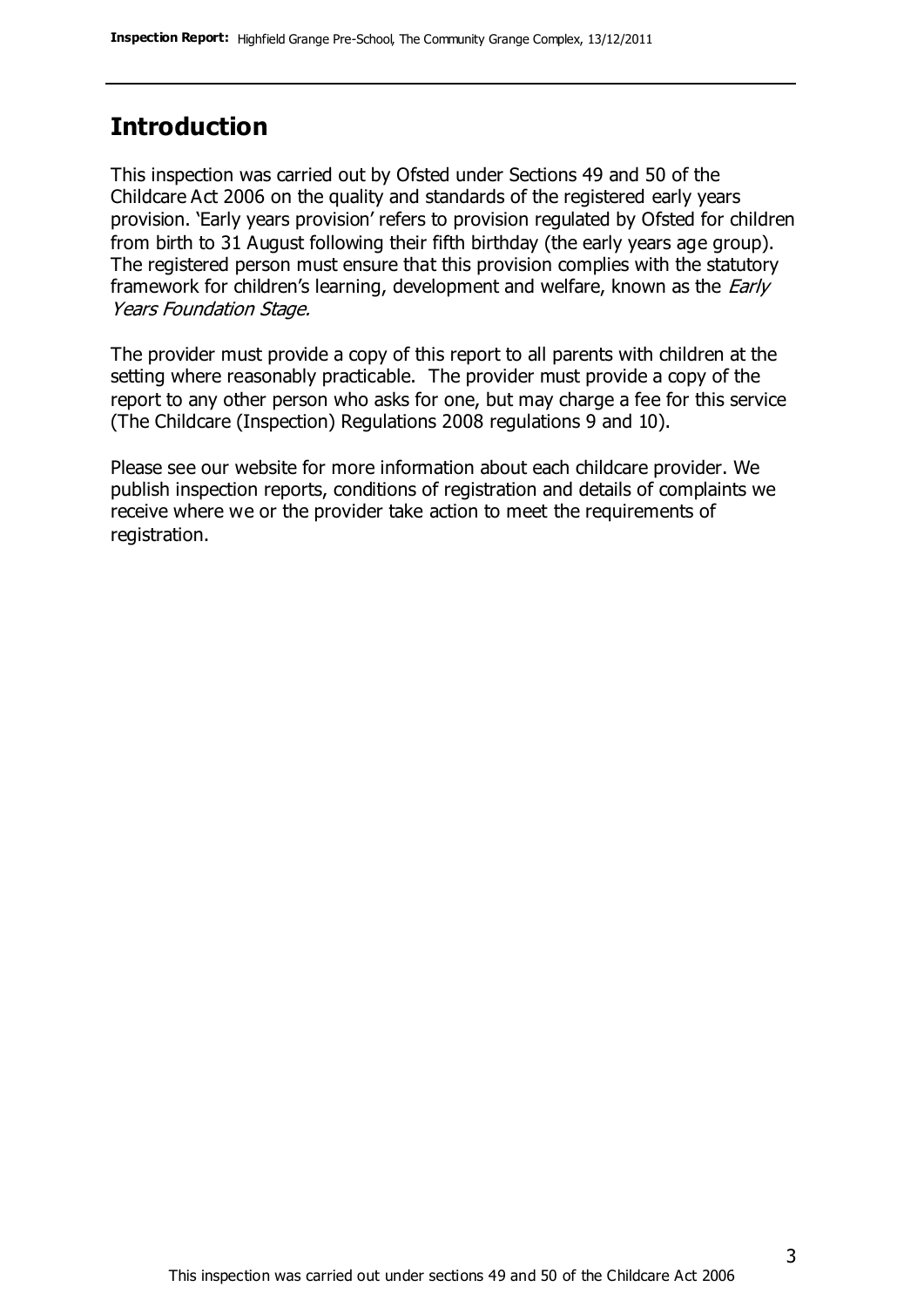## **Description of the setting**

Highfield Grange Pre-School is managed by the Highfield Grange Pre-School Committee. It has been operating in the community for 21 years, and was registered in 2006 on this site. It is situated in the Marus Bridge area of Wigan. The pre-school operates from the main hall in The Grange Community Complex and the building and facilities are fully accessible.

It is registered on the Early Years Register, and a maximum of 24 children may attend at any one time. There are currently 46 children on roll. The preschool receives funding to provide free early education. It is open each weekday from 9am to 12 noon and also on Mondays to Thursdays from 12.45pm to 3.15pm during term time.

Children attend for a variety of sessions and all are in the early years age range. The pre-school supports children who speak English as an additional language. Seven staff are employed, holding the following qualifications in childcare: one at National Vocational Qualification Level 6, five at Level 3 and one member of staff is working towards a Level 4 in Childcare. The pre-school also supports volunteers.

#### **The overall effectiveness of the early years provision**

Overall the quality of the provision is good.

Children's individuality is appreciated and well supported as the practice is inclusive. Most policies and procedures are established and clear, and most of the required documents are in place and accessible. This results in the promotion of children's welfare being good. The manager has a good understanding of most of the strengths and areas for improvement in the pre-school, and takes steps to continuously improve the service. Staff have built strong relationships with parents and other professionals to promote secure and consistent care for children. All children are making good progress.

#### **What steps need to be taken to improve provision further?**

To meet the specific requirements of the EYFS, the registered person must:

the child; and who has parental responsibility

(Documentation).

| • ensure records are accessible and available for       | 07/03/2012 |
|---------------------------------------------------------|------------|
| inspection by Ofsted, with particular regard to         |            |
| documentation that establishes the suitability of staff |            |
| (Documentation)                                         |            |
| • develop further the induction system to clearly       | 07/03/2012 |
| establish information about who has legal contact with  |            |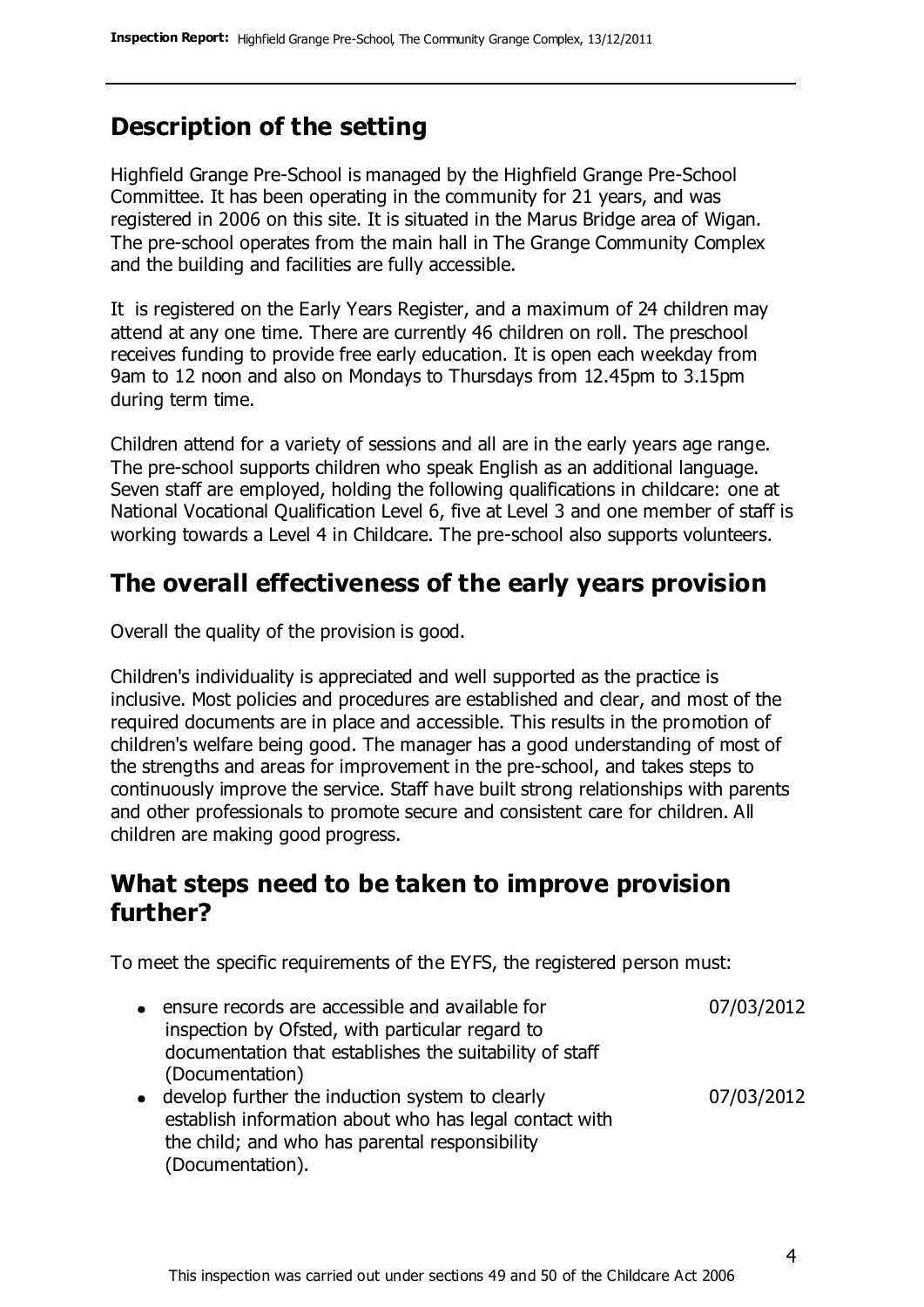To further improve the early years provision the registered person should:

develop further the outdoor provision to include mathematical resources.

# **The effectiveness of leadership and management of the early years provision**

Children are safeguarded and well protected in the pre-school because the staff are knowledgeable about local safeguarding policies and have effective procedures in place to manage any concerns they may have about children in their care. Staff are also appropriately vetted and are safe and suitable to work with young children. This means that children are safe and secure in the setting. The premises are clean and bright. The staff carry out daily safety checks and there are comprehensive risk assessments that are regularly reviewed. The manager is the safeguarding officer and the special educational needs coordinator and one member of staff is responsible for health and safety. This ensures that the areas used by the children are safe, and children are able to move safely and freely around the building. However, records were not accessible and available for inspection by Ofsted to confirm staff suitability. This is a breach of a specific legal requirement.

The manager is aware of some the pre-school's strengths and weaknesses. She continually looks for ways to improve the provision for the children and, to this end, sets herself some ambitious and appropriate targets. The pre-school has achieved a 'smile for health award' and the manager has addressed previous actions and recommendations promptly. Staff attend training to improve their practice when it is available. The manager has worked with the staff to develop the assessment and recording process that tracks children's progress. This has improved the provision and opportunities for children to achieve improved outcomes.

The staff form close working relationships with parents and carers. They obtain useful information about each child, such as their likes and dislikes, and interests and abilities. This means that parents' wishes and children's individual needs are met effectively. The staff and parents share important information about their child's progress during daily handovers. Parents help with events and fundraising, and some parents are on the pre-school committee. This means that parents become involved in their child's learning and that each child is well supported in making progress towards the early learning goals. Effective relationships with the local schools and Sure Start advisory service have enabled the staff to share planning and good practice to improve outcomes for children. These wellestablished relationships contribute well to supporting children's welfare and learning.

A good induction process establishes if children need extra support, and parents receive all the pre-school's policies and procedures. However, the process does not establish information about who has legal contact with the child and who has parental responsibility. This is a breach of a specific legal requirement. The environment is well organised and accessible to the children. This means that they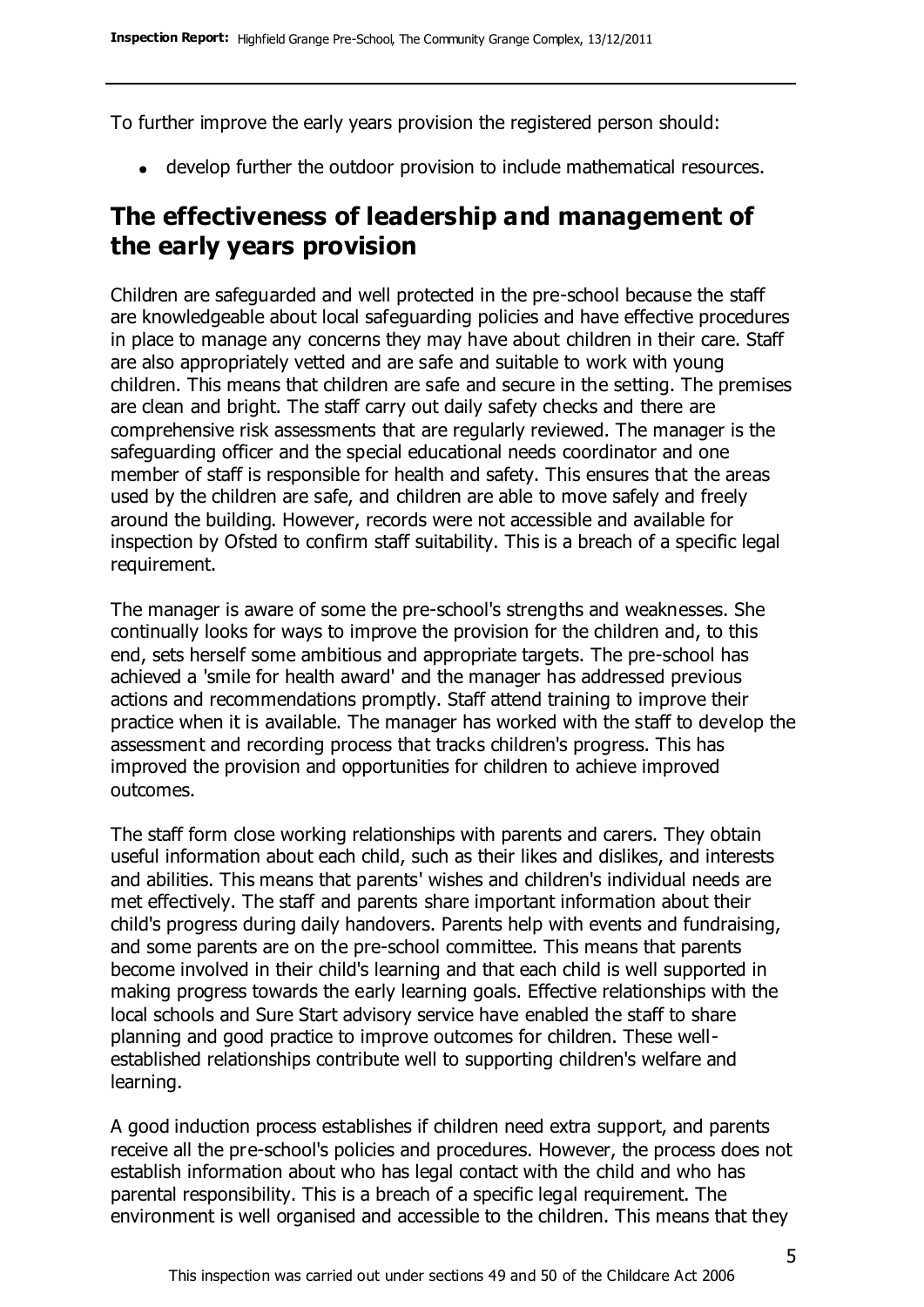are able to thrive and make good progress in their development. Staff offer sensitive support to children who have special educational needs and/or disabilities. They readily adapt activities to ensure that all children can access them. An effective equal-opportunities policy is regularly reviewed and children with English as an additional language are supported. The pre-school is wellresourced, with a variety of equipment that depicts people with different abilities and backgrounds. This means that the individual needs of all children are met and all children are included fully in the life of the setting.

# **The quality and standards of the early years provision and outcomes for children**

Children are guided to use the equipment safely and to clear up areas after use. The children feel safe and secure as they are encouraged to follow safe evacuation procedures. Children feel safe to take appropriate risks when using the outdoor equipment, such as the bikes and large slide. Children's good health is promoted because staff provide a clean and well-organised, accessible environment where children develop good independence with their personal care. For example, they know to wash their hands after using the toilet and before snack. There are good procedures in place for recording accidents and administering medication, which promote children's good health.

The staff observe the children and they record their progress through pictures and comments, and this is linked to the Early Years Foundation Stage framework with subsequent observations used to inform future planning. Children's progress is tracked well to the early learning goals. Areas for extra support are identified as the manager monitors all children's progress, meaning that children are challenged reach their full potential. Children are making good progress in communication language and literacy, as the environment enables children to access a wide variety of books, and there are many opportunities for children to write and record their learning. Children have opportunities to develop large muscle skills outdoors, as they run, climb and play various ball games. However, the outdoor provision does not offer many opportunities for children to develop their problem solving and numeracy skills. The pre-school offers children opportunities to use technology regularly, using some electronic equipment, such as a computer and electronic toys. Children enjoy making decorations with glitter and glue, dancing and singing songs. Problem solving, reasoning and numeracy are embedded in all activities offered indoors, especially during counting and sorting activities that the children take part in. Consequently, children are making good progress towards the early learning goals in all six areas of learning.

There is a clear behaviour policy which outlines expected behaviour in the preschool, and the staff give clear explanations and set appropriate boundaries. Furthermore, children are developing a respect for themselves and others and are learning about other cultures and beliefs. Children are encouraged to respect each other's things and to share and take turns. This is because the staff make effective use of books and activities to introduce new ideas and promote diversity. For example, the children enjoyed eating Chinese food to celebrate Chinese New Year and taking part in dressing up and singing Christmas songs to celebrate Christmas.